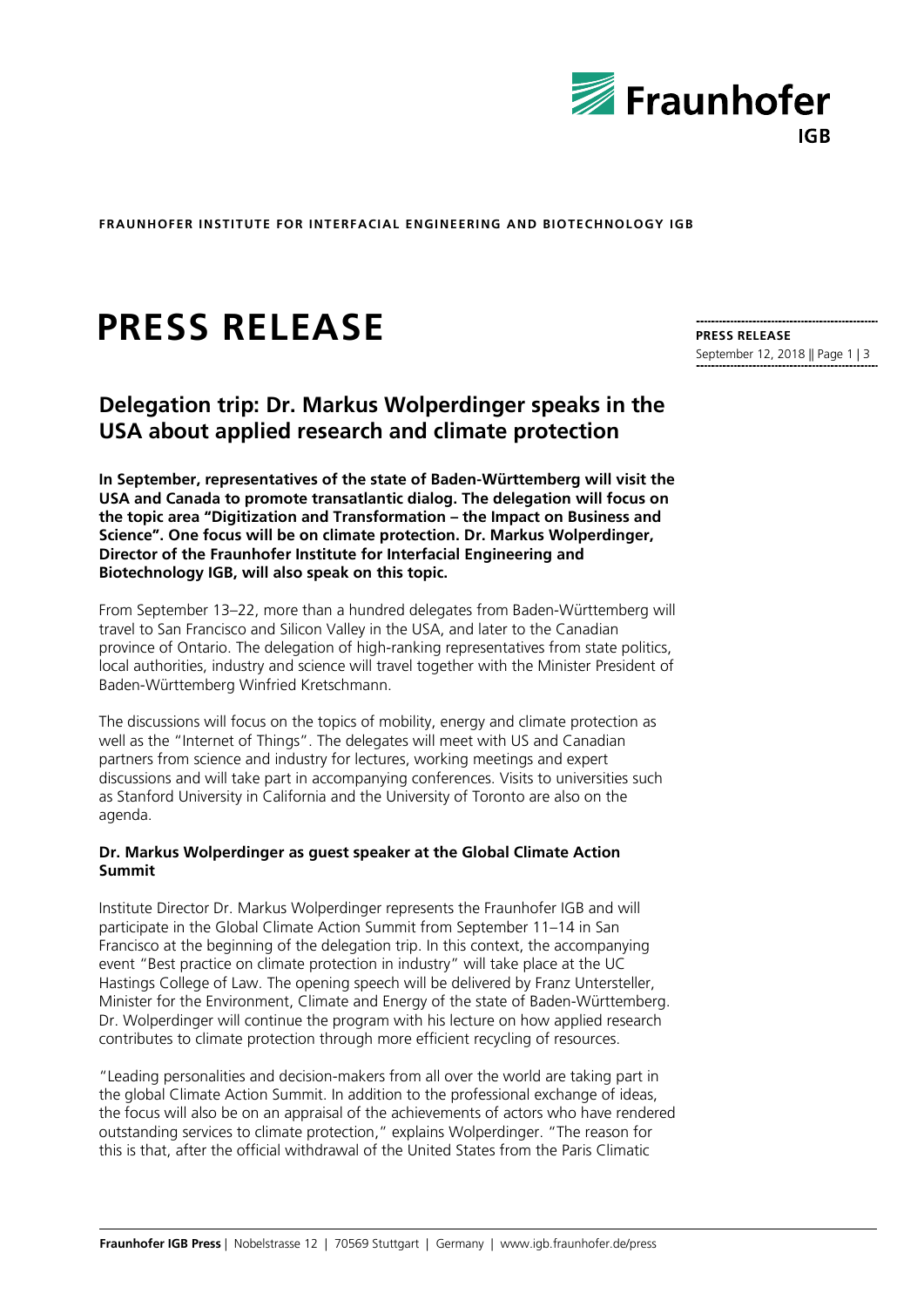

## **FRAUNHOFER INSTITUTE FOR INTERFACIAL ENGINEERING AND BIOTECHNOLOGY IGB**

Protection Agreement, federal states, regions, cities, enterprises, investors and citizens in the USA assumed responsibility and have done an excellent job."

In addition, the Summit is intended to send a start signal and to call on those involved all around the world to show even greater commitment to climate protection. The aim is to enable countries – supported by all sectors of society – to take measures more quickly to halt dangerous climate change and still comply with the historic Paris Agreement despite all the resistance. The aim is for federal states and regions, cities, companies and investors to play a leading role in reducing global emissions by 2020 in the hope that these emissions can be reduced to zero by the middle of the century.

## **International dialog strengthens Baden-Württemberg as a business and research location.**

The delegation trip is organized by Baden-Württemberg International (bw-i), the competence center of the state of Baden-Württemberg for the internationalization of business and science. The institution was established in order to open up foreign markets for companies from the state and to position Baden-Württemberg globally as a business and research location. Against this background, bw-i is also organizing the accompanying event "Best practice on climate protection in industry" on September 12 in San Francisco.



**Dr. Markus Wolperdinger. (© Fraunhofer IGB) | Picture in color and printing quality: www.igb.fraunhofer.de/presse**

*Reprints free of charge. A voucher copy is appreciated in case of publication.*

**PRESS RELEASE** September 12, 2018 || Page 2 | 3